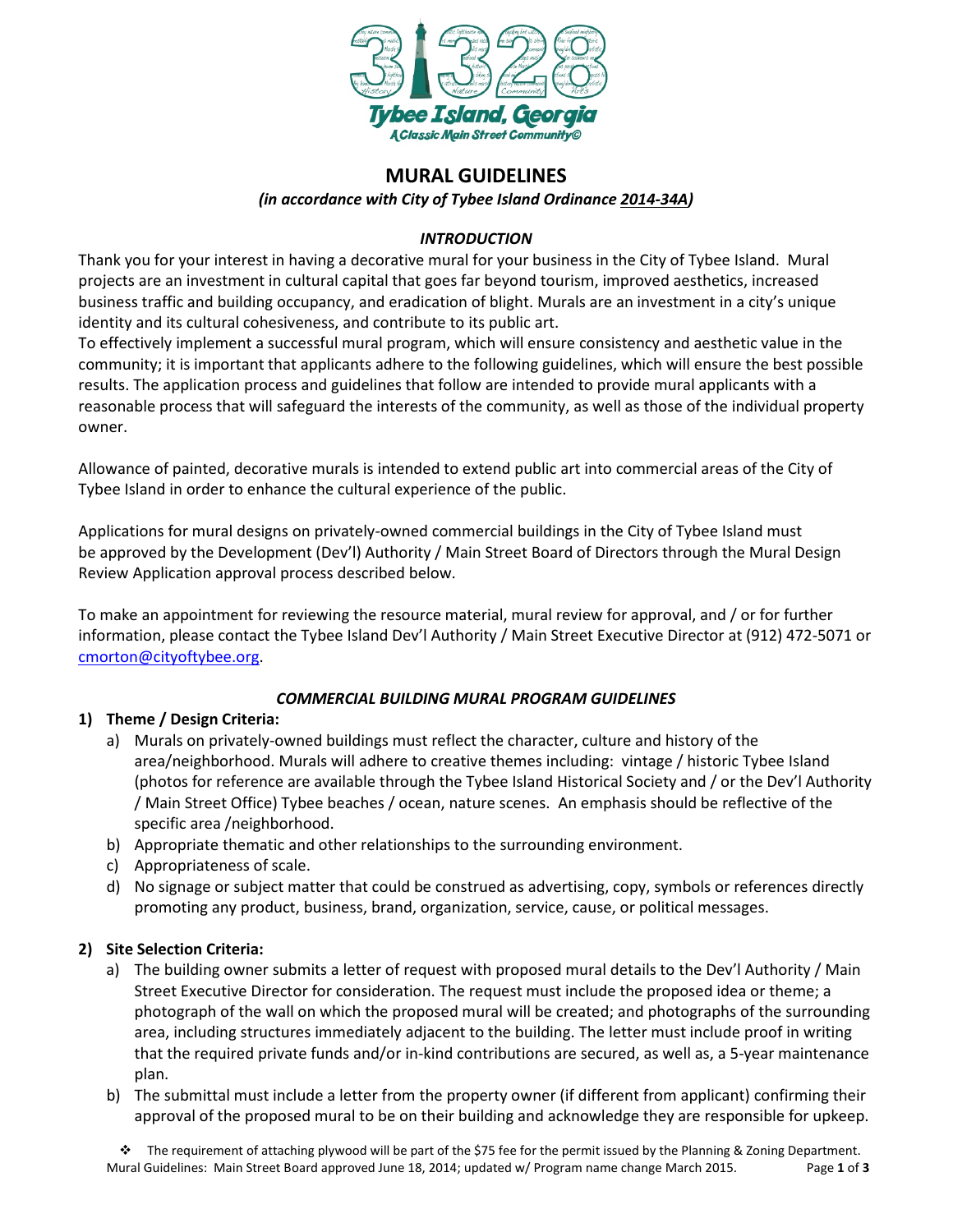### **3) Planning / Considerations:**

- a) Once a mural is painted in an outdoor location, it becomes public art. There are a number of factors that need to be taken into consideration before a mural is started.
- b) The artist and the building owner should agree upon the content of the mural with an estimate of the cost.
- c) A written contract should be signed between all parties involved, i.e. artist, building owner or leaser) prior to work beginning.
- d) The contract should designate the lifetime of the mural (three, five, seven or other, agreed upon years) that the mural will be left undisturbed, after which the mural can be painted over without penalty.
- e) Consider the location of the wall in which to attach plywood for the mural to be displayed. Reasoning for plywood / maintaining the integrity of a building…For historic buildings and districts, careful consideration of the historic fabric and historic setting should be considered. Murals should not compromise the character defining features of a historic building or district, as this may compromise its eligibility for the National Register of Historic Places now and / or in the future. In some cases, attaching plywood to the exterior of buildings can help protect historic fabric, but can also cause other preservation issues if not maintained.
- f) Investigate the different paints available and strive for the most durable.
- g) Determine who will maintain the mural if the work is damaged and / or needs attention.
- h) Take into account the surrounding businesses and residents when planning the mural.

### **4) Mural Making Process:**

- a) When painting a mural, it is important to choose an appropriate wall and location. Protecting the integrity of buildings on Tybee Island is of utmost importance; therefore, plywood\* must be attached to the building for the mural to be painted. Water leaks and cracks in the plywood may have adverse effects on the mural and should also be avoided. Murals, which face direct sunlight during the daytime hours fade and peel much faster than those which do not get direct sunlight or are protected by overhanging architecture. Murals located in heavily trafficked areas will be subject to more smog, dirt and chemicals which may change the colors of the original paint.
- b) Before painting, it is highly recommended that the surface be cleaned thoroughly. The cleaner the surface is, the longer the mural will last. After the surface has been cleaned, a coating such as gesso should be applied to create a smooth and consistent surface to which the paint can bond. Surface preparation, materials, paint, and anti-graffiti coating should be compatible with each other as well as with the surface. Consult manufacturers of products for specific information. One type of paint that may be used is mineral paint because it bonds extremely well with the wall and should last many years. Paint should be applied thinly and evenly. Thick layers of paint take longer to dry and tend to peel quickly.
- c) It is recommended that a protective anti-graffiti coating be applied to murals to protect them from graffiti and vandalism. Several products that employ a sacrificial coat to the mural surface are on the market. Some coatings may crack, bubble, fog, yellow or otherwise alter the colors on the mural. Therefore, a layer of varnish may be applied to the finished mural first to isolate and protect the paint layer.
- d) Consistent maintenance is extremely important to the durability of outdoor murals. It is recommended that a regular maintenance plan be devised for each mural.